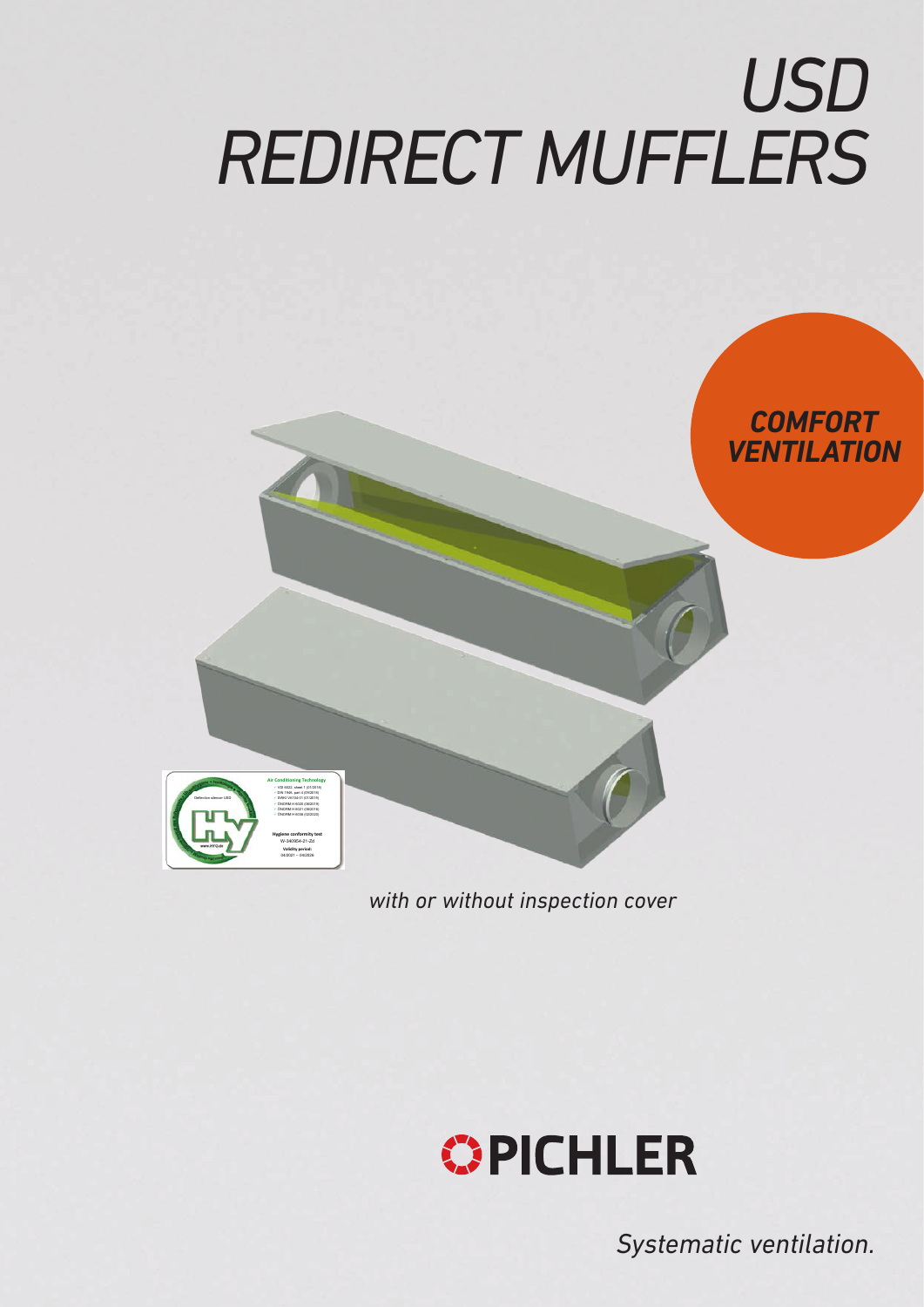## **Product description USD(R)**

- Square sound absorbers with acoustically and flow optimised splitters
- Galvanised steel sheet outer housing
- Splitters with high-strength, wearresistant and moisture repellent glass silk surface with absorption and resonance elements for optimal sound damping
- Connecting stubs with double lip sealing for plug-in fitting
- Version USD-R with screwed inspection cover for easy cleaning purposes

#### HYGIENE-CERTIFIED BY THE RUHR DISTRICT INSTITUTE OF HYGIENE

The construction design complies with hygiene requirements as stipulated in the guidelines contained in VDI 6022 (sheet 1, 01/2018), SWKI VA104-01 (01/2019), DIN 1946 (part 4, 09/2018), ÖNORM H 6021 (08/2016), ÖNORM H 6020 (06/2019) and ÖNORM H 6038 (02/2020), and is in accordance with performed expert appraisals on hygiene.



| Article number | <b>Description</b>                  | ØD [mm] | W [mm] | H [mm] | $L$ [mm] | Weight [kg] |
|----------------|-------------------------------------|---------|--------|--------|----------|-------------|
| 08USD100       | redirect muffler without inspection | 100     | 280    | 200    | 1000     | 10,2        |
| 08USD125       | redirect muffler without inspection | 125     | 280    | 200    | 1000     | 10,5        |
| 08USD160       | redirect muffler without inspection | 160     | 260    | 280    | 1000     | 12,5        |
| 08USD200       | redirect muffler without inspection | 200     | 260    | 280    | 1000     | 12,5        |
| 08USD250       | redirect muffler without inspection | 250     | 450    | 500    | 1000     | 26,0        |
| 08USD315       | redirect muffler without inspection | 315     | 450    | 500    | 1000     | 26,6        |
|                |                                     |         |        |        |          |             |
| 08USD1000700   | redirect muffler without inspection | 100     | 280    | 200    | 700      | 7,5         |
| 08USD1250700   | redirect muffler without inspection | 125     | 280    | 200    | 700      | 7,5         |
| 08USD1600700   | redirect muffler without inspection | 160     | 260    | 280    | 700      | 9,0         |
| 08USD2000700   | redirect muffler without inspection | 200     | 260    | 280    | 700      | 9,0         |
| 08USD2500700   | redirect muffler without inspection | 250     | 450    | 500    | 700      | 18,0        |
| 08USD3150700   | redirect muffler without inspection |         | 450    | 500    | 700      | 18,0        |
|                |                                     |         |        |        |          |             |
| 08USDR100      | redirect muffler with inspection    | 100     | 280    | 200    | 1000     | 10,2        |
| 08USDR125      | redirect muffler with inspection    | 125     | 280    | 200    | 1000     | 10,5        |
| 08USDR160      | redirect muffler with inspection    | 160     | 260    | 280    | 1000     | 12,5        |
| 08USDR200      | redirect muffler with inspection    | 200     | 260    | 280    | 1000     | 12.5        |
| 08USDR250      | redirect muffler with inspection    | 250     | 450    | 500    | 1000     | 26,0        |
| 08USDR315      | redirect muffler with inspection    | 315     | 450    | 500    | 1000     | 26,6        |

## **Dimensions and assembly**





*Top view (cross-sectional view) Front view*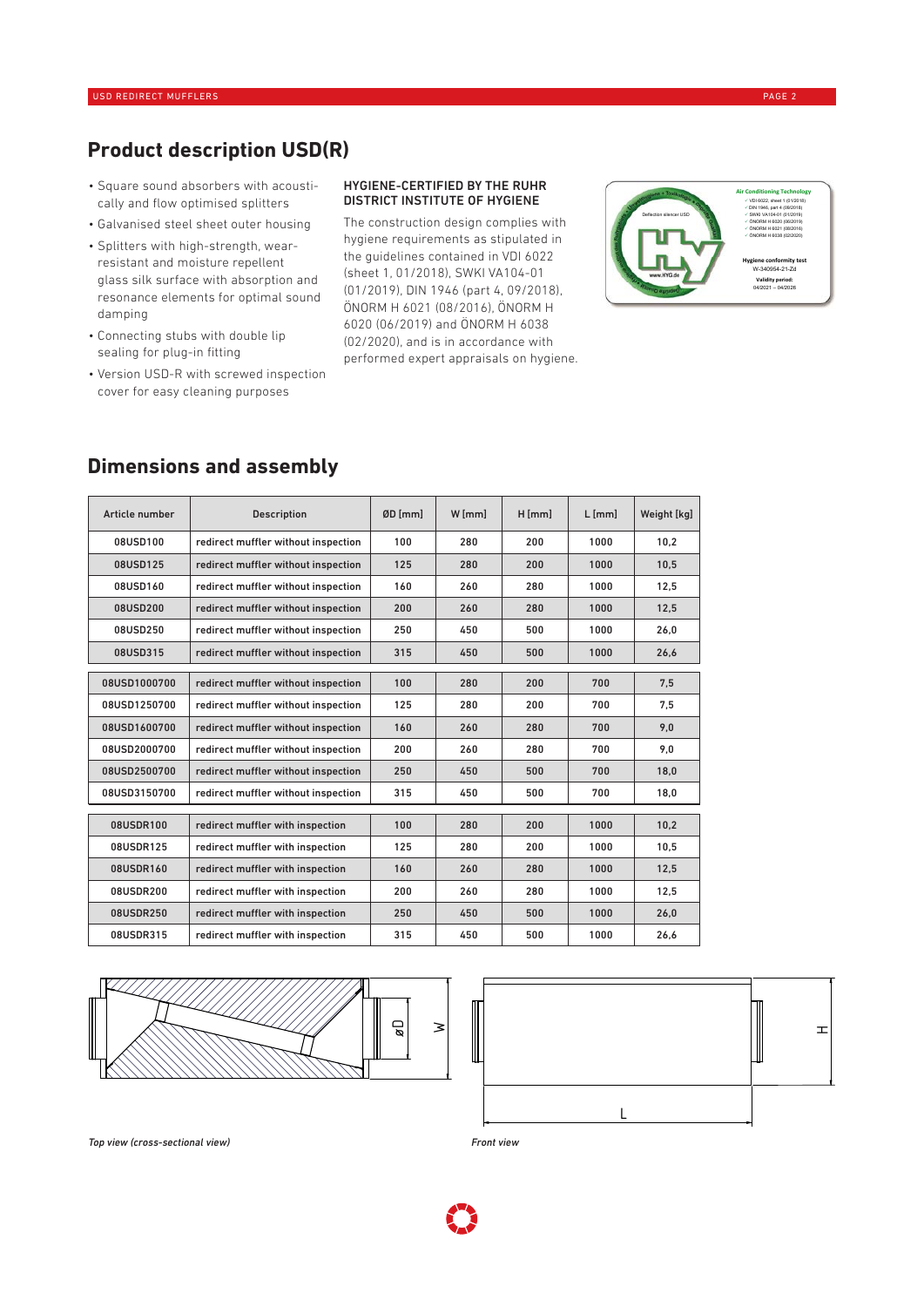## **Technical data**

#### SOUND ATTENUATION USD WITH L = 1000 MM [dB]

|                | 63 Hz | 125 Hz | 250 Hz | 500 Hz | 1 kHz | 2 kHz | 4 kHz | 8 kHz |
|----------------|-------|--------|--------|--------|-------|-------|-------|-------|
| <b>USD 100</b> | 10dB  | 17dB   | 29dB   | 37 dB  | 40 dB | 46 dB | 48 dB | 40 dB |
| <b>USD 125</b> | 10dB  | 16 dB  | 29dB   | 39 dB  | 43dB  | 50 dB | 45dB  | 38 dB |
| <b>USD 160</b> | 12dB  | 15dB   | 28 dB  | 40 dB  | 45 dB | 55 dB | 45 dB | 33 dB |
| <b>USD 200</b> | 7 dB  | 13dB   | 27dB   | 40dB   | 44 dB | 45dB  | 42 dB | 48 dB |
| <b>USD 250</b> | 20 dB | 11dB   | 21 dB  | 31 dB  | 41 dB | 45 dB | 41 dB | 25dB  |
| <b>USD 315</b> | 16 dB | 9 dB   | 15dB   | 27dB   | 39 dB | 43dB  | 41dB  | 28dB  |

#### SOUND ATTENUATION USD WITH L = 700 MM [dB]

|                | 63 Hz | 125 Hz | 250 Hz | 500 Hz | 1 kHz | 2 kHz | 4 kHz | 8 kHz |
|----------------|-------|--------|--------|--------|-------|-------|-------|-------|
| <b>USD 100</b> | 11 dB | 18dB   | 18 dB  | 33 dB  | 41 dB | 45 dB | 40 dB | 38 dB |
| <b>USD 125</b> | 8 dB  | 13dB   | 17dB   | 30 dB  | 39dB  | 41dB  | 39dB  | 34 dB |
| <b>USD 160</b> | 12 dB | 9 dB   | 14 dB  | 28 dB  | 35 dB | 41 dB | 40 dB | 29dB  |
| <b>USD 200</b> | 13dB  | 8 dB   | 16dB   | 25dB   | 34 dB | 39dB  | 36 dB | 26 dB |
| <b>USD 250</b> | 11 dB | 9 dB   | 14 dB  | 22 dB  | 30 dB | 24 dB | 19dB  | 19dB  |
| <b>USD 315</b> | 5 dB  | 6 dB   | 14dB   | 19dB   | 26dB  | 23 dB | 18dB  | 17dB  |

#### PRESSURE LOSS DIAGRAM USD WITH L = 1000 MM



#### PRESSURE LOSS DIAGRAM USD WITH L = 700 MM



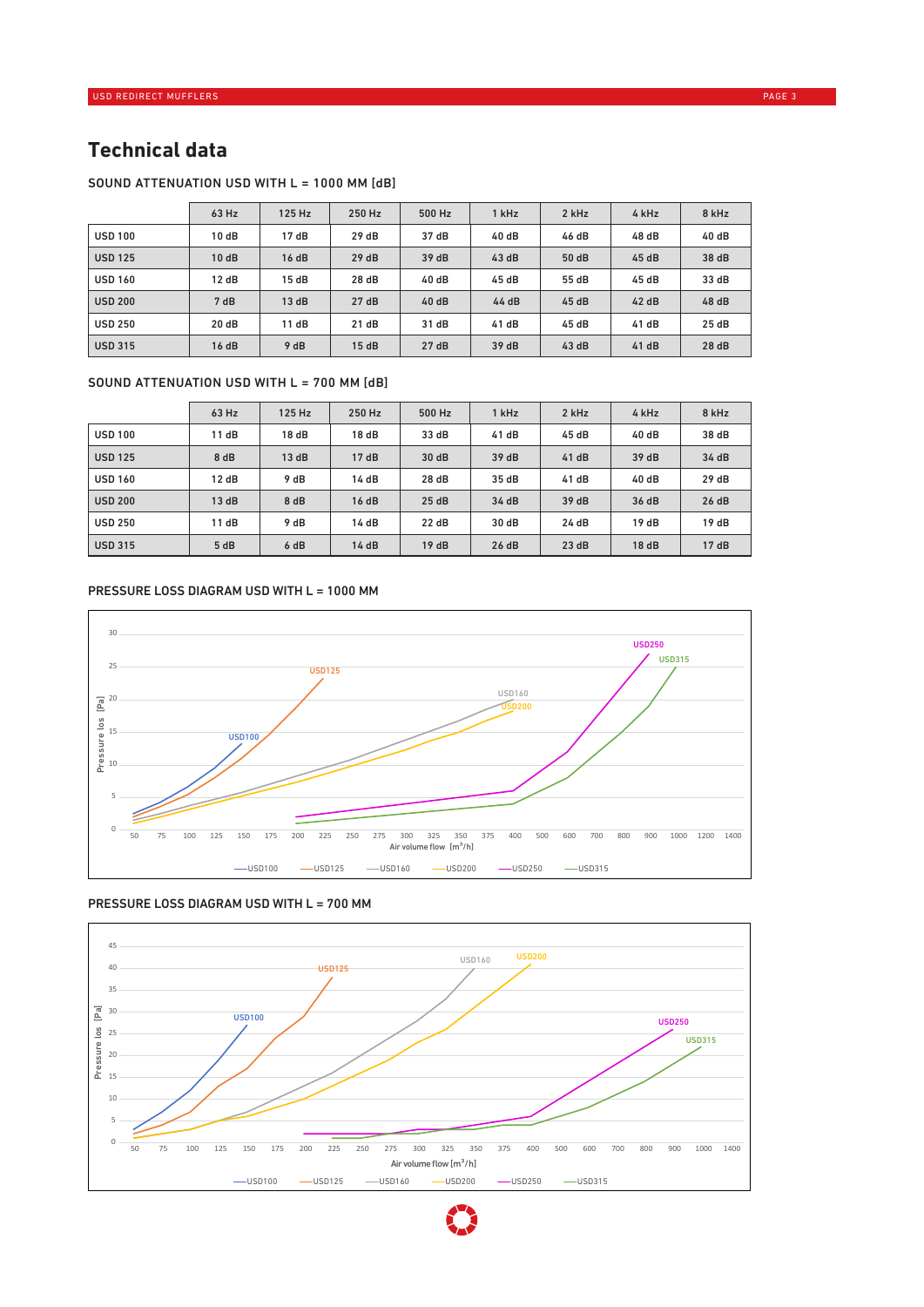## **Product description USDD**

- Square sound absorbers with 2 integrated and consecutive splitters
- Splitters with high-strength, wearresistant and moisture repellent glass silk surface with absorption and resonance elements for optimal sound damping
- Connecting stubs with double lip sealing for plug-in fitting
- Without Hygiene-certificate

## **Dimensions and assembly**

| Article number | <b>Description</b>                             | $ØD$ [mm] | W [mm] | $H$ [mm] | L [mm] | Weight [kg] |
|----------------|------------------------------------------------|-----------|--------|----------|--------|-------------|
| 08USDD1001200  | dual, flat redirect muffler without inspection | 100       | 202    | 134      | 1200   | 8.5         |
| 08USDD1251200  | dual, flat redirect muffler without inspection | 125       | 202    | 134      | 1200   | 7.0         |



*Top view (cross-sectional view)*



*Front view*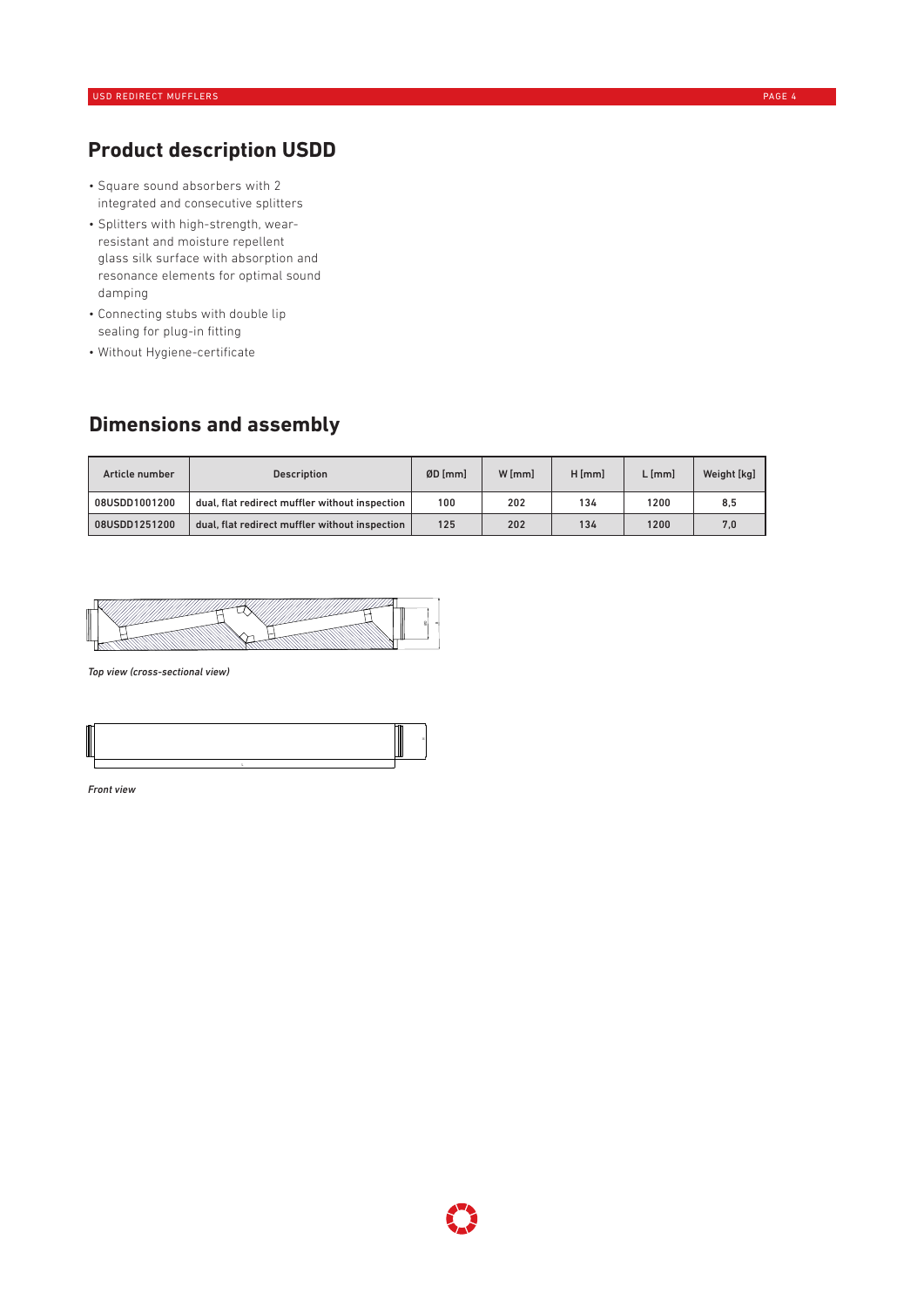## **Technical data**

#### SOUND ATTENUATION USDD

|                 | 63 Hz | 125 Hz | 250 Hz | 500 Hz | 1 kHz | 2 kHz | 4 kHz | 8 kHz |
|-----------------|-------|--------|--------|--------|-------|-------|-------|-------|
| <b>USDD 100</b> | 8 dB  | 21 dB  | 30 dB  | 44 dB  | 53 dB | 54 dB | 50 dB | 46 dB |
| <b>USDD 125</b> | 6 dB  | 19dB   | 30 dB  | 42dB   | 54 dB | 59 dB | 57 dB | 52 dB |

#### PRESSURE LOSS DIAGRAM USDD 100



#### PRESSURE LOSS DIAGRAM USDD 125

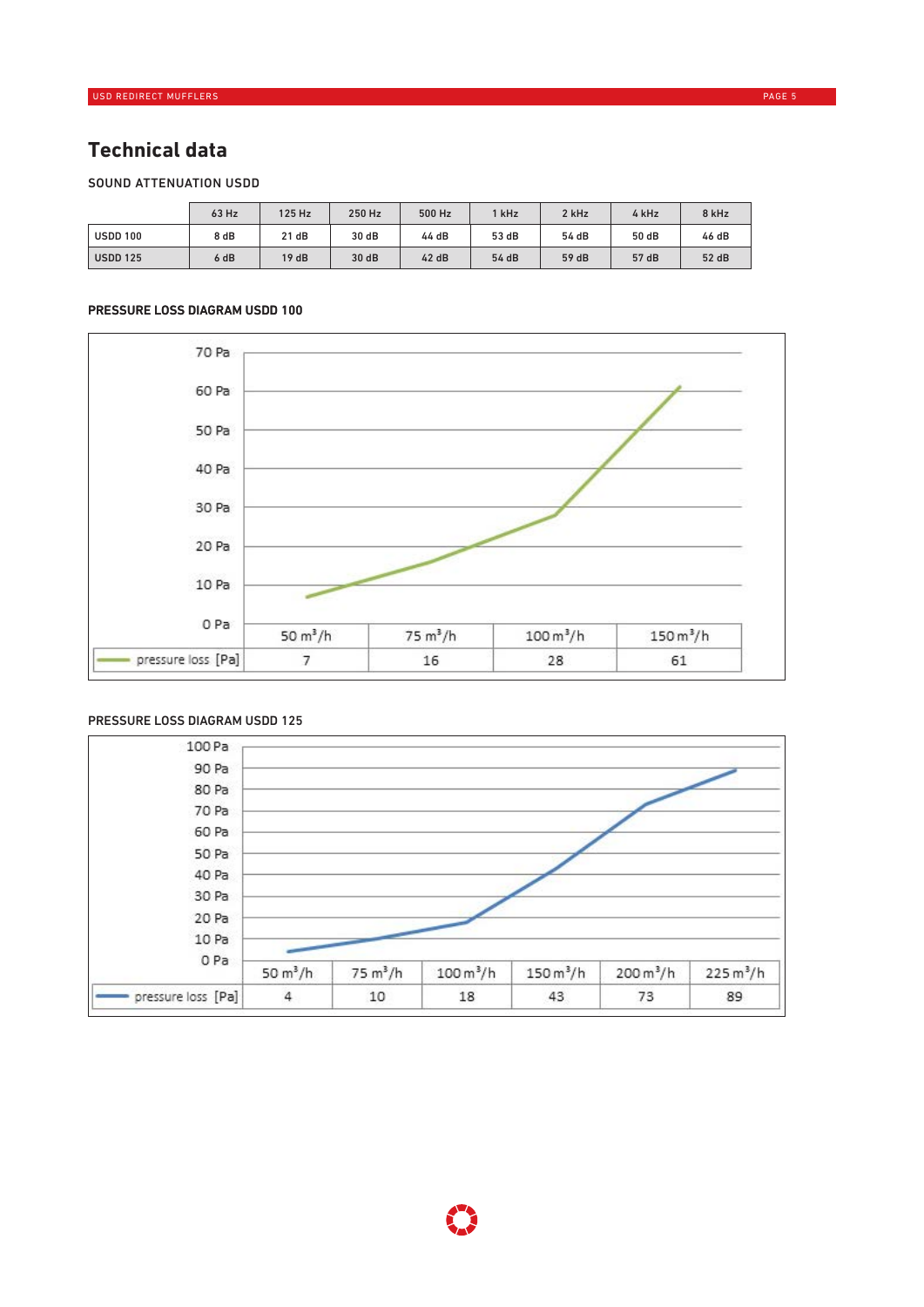## **Product description USDF**

- Square sound absorbers with acoustically and flow optimised splitters in flat design
- Galvanised steel sheet outer housing
- Splitters with high-strength, wear-resistant and moisture repellent glass silk surface with absorption and resonance elements for optimal sound damping
- Connecting stubs with double lip sealing for plug-in fitting
- Without Hygiene-certificate

## **Dimensions and assembly**

| Article number | <b>Description</b>                       | ØD [mm] | W [mm] | H [mm] | L [mm] | Weight [kg] |
|----------------|------------------------------------------|---------|--------|--------|--------|-------------|
| 08USDF100600   | flat redirect muffler without inspection | 100     | 202    | 115    | 600    |             |



*Top view (cross-sectional view)*

*Front view*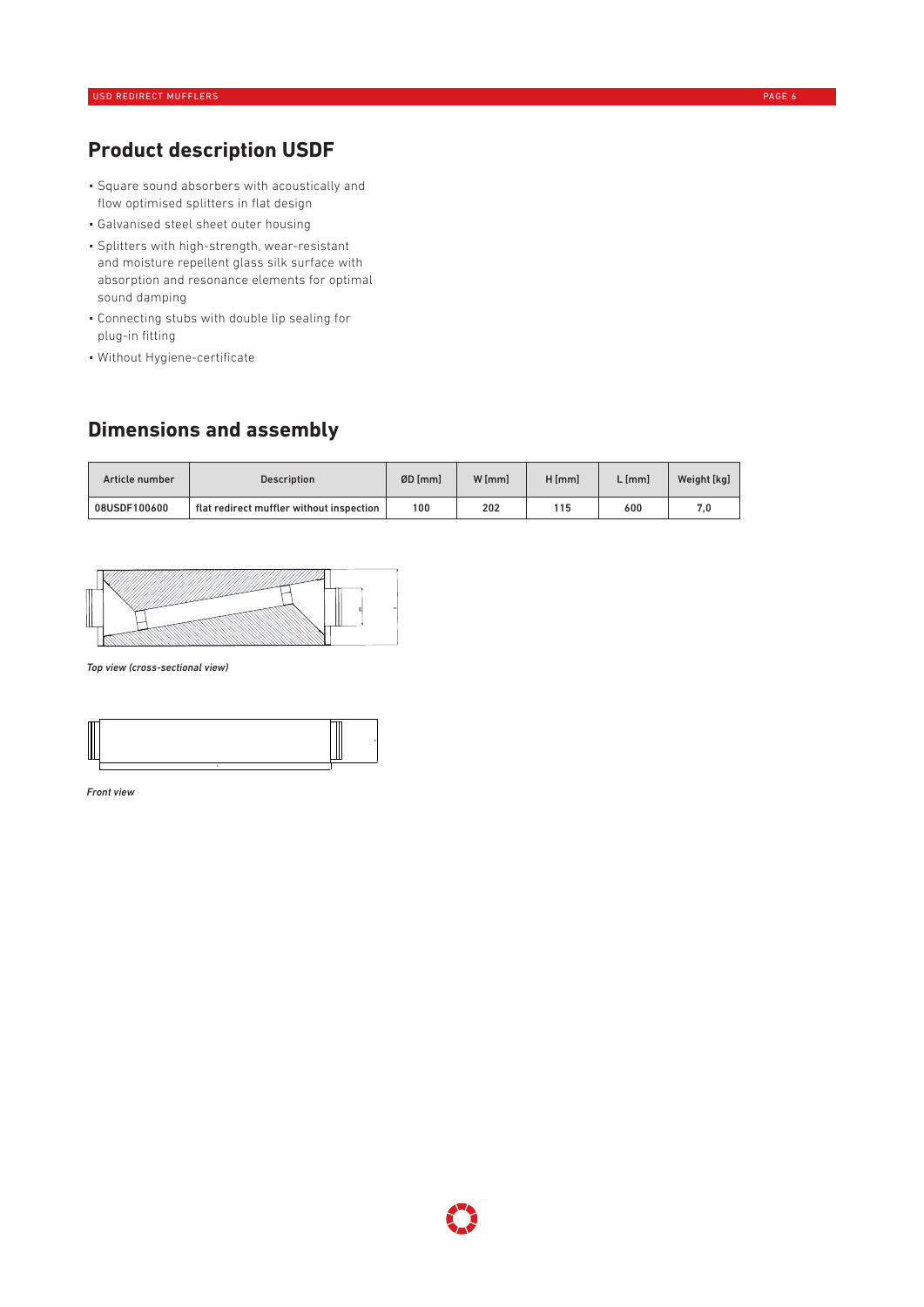## **Technical data**

#### SOUND ATTENUATION USDF

|                | 63 Hz | 125 Hz | 250 Hz | 500 Hz | kHz   | 2 kHz | 4 kHz | 8 kHz |
|----------------|-------|--------|--------|--------|-------|-------|-------|-------|
| <b>USDF100</b> | 4 dB  | 10 dB  | 15dB   | 23 dB  | 31 dB | 35 dB | 36 dB | 27dB  |

#### PRESSURE LOSS DIAGRAM USDF 100